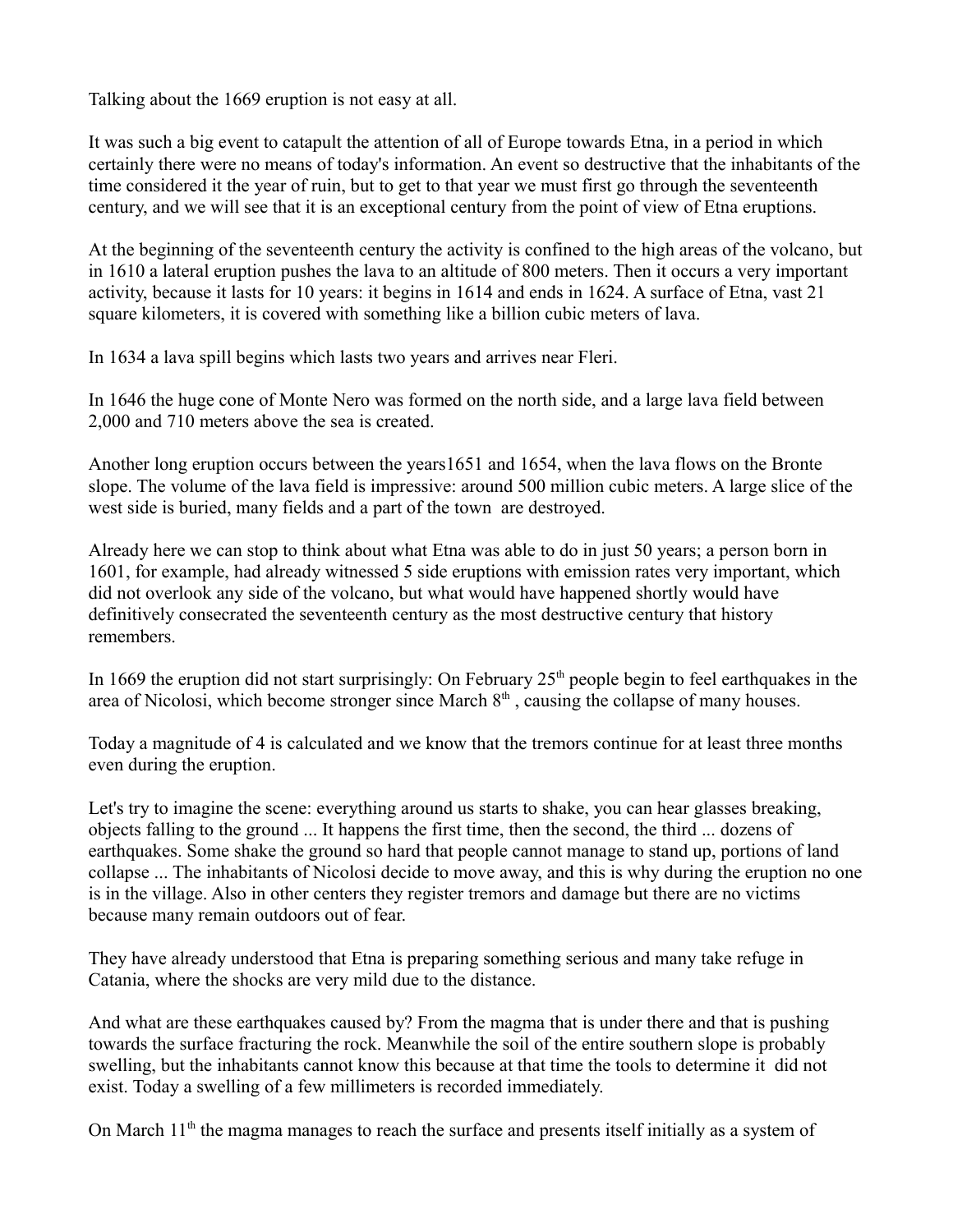fractures that cuts across the southern slope. Early in the morning it begins to open up near the summit of Etna, in the area of Monte Frumento Supino, and descends to Piano San Leo, over 9 kilometers long. An intense glow appears along this fracture. It is probably here that the first activity becomes visible, however it is limited only to strong incandescent gas emissions.

In the afternoon the fracture descends again to the area of Monte Nocilla, for a total of 15 kilometers. An eruptive vent activates west of this mountain, and other mouths in contrada Fusara, some open inside cultivated fields. The explosions are so strong as to be felt by Syracuse and Messina.

On the night between March 11<sup>th</sup> and 12<sup>th</sup> the crater of the current Monti Rossi opens at an altitude of 800 meters. It is the seventh mouth and from there a few hours later lava begins to gush. An immense amount comes out: 460 cubic meters per second, but the first center that destroys is not Nicolosi, since at that time it was built in the area of the old monastery of San Nicolò La Rena, then higher.

What erased Nicolosi were in fact first the earthquakes and then the pyroclastic material emitted by the eruptive vents, many meters of material that buried the town completely. And it is likely that the rubble of those houses is still buried there.

Big damage also comes to Pedara Trecastagni and Viagrande, where some roofs collapse due to the weight of the material.

The lava instead goes down towards a cone that still exists today, and that had to appear much higher before the eruption: Mompilieri. The lava surrounds it and during the night it first destroys the small village of Levuli, and then the Guardia, the southernmost district of Nicolosi. It has a front that is more than two kilometers wide.

On the evening of March  $12<sup>th</sup>$  the lava reaches Malpasso and in a few hours buries it completely; later it will be rebuilt with the good-luck name of Belpasso.

The pressure is such that the volcano feels the need to open other mouths; some of them of them will join the main ones, others will disappear under the erupted products.

At the foot of Mompilieri was a town of the same name, composed of 700 houses, which will no longer be rebuilt. Less than 24 hours after the start of the eruption 1,400 people are already homeless, but the Mompilieri relief forces the lava splits into two arms: the eastern one on March  $13<sup>th</sup>$  points up to Mascalucia and buries the countryside.

The hot breath of the eruption is already beginning to frighten the inhabitants of Catania, who on the same day they carry the veil of Sant'Agata in a procession ceremony, that stops in Misterbianco where many spend the night in prayer. It is easy to imagine the situation, with people crying or running away from the mountain as much as possible. Many seek refuge precisely in Catania, but soon the city gates are closed, due to the thieves who take advantage of these troubled hours to ruffle what they can. And for those who are caught there is no solution: they are all hanged.

But what did Catania look like in those days? Let's take an imaginary flight over the seventeenthcentury city. To begin with, it was much smaller: it had about 20,000 inhabitants versus the 311,000 registered in 2018. Furthermore it was not an open space like today, but it was contained within the defensive walls that surrounded it completely. Part of these walls consisted of existing dunes that stretched along most of the coast, a relief that made it even safer the fortifications of the city; and then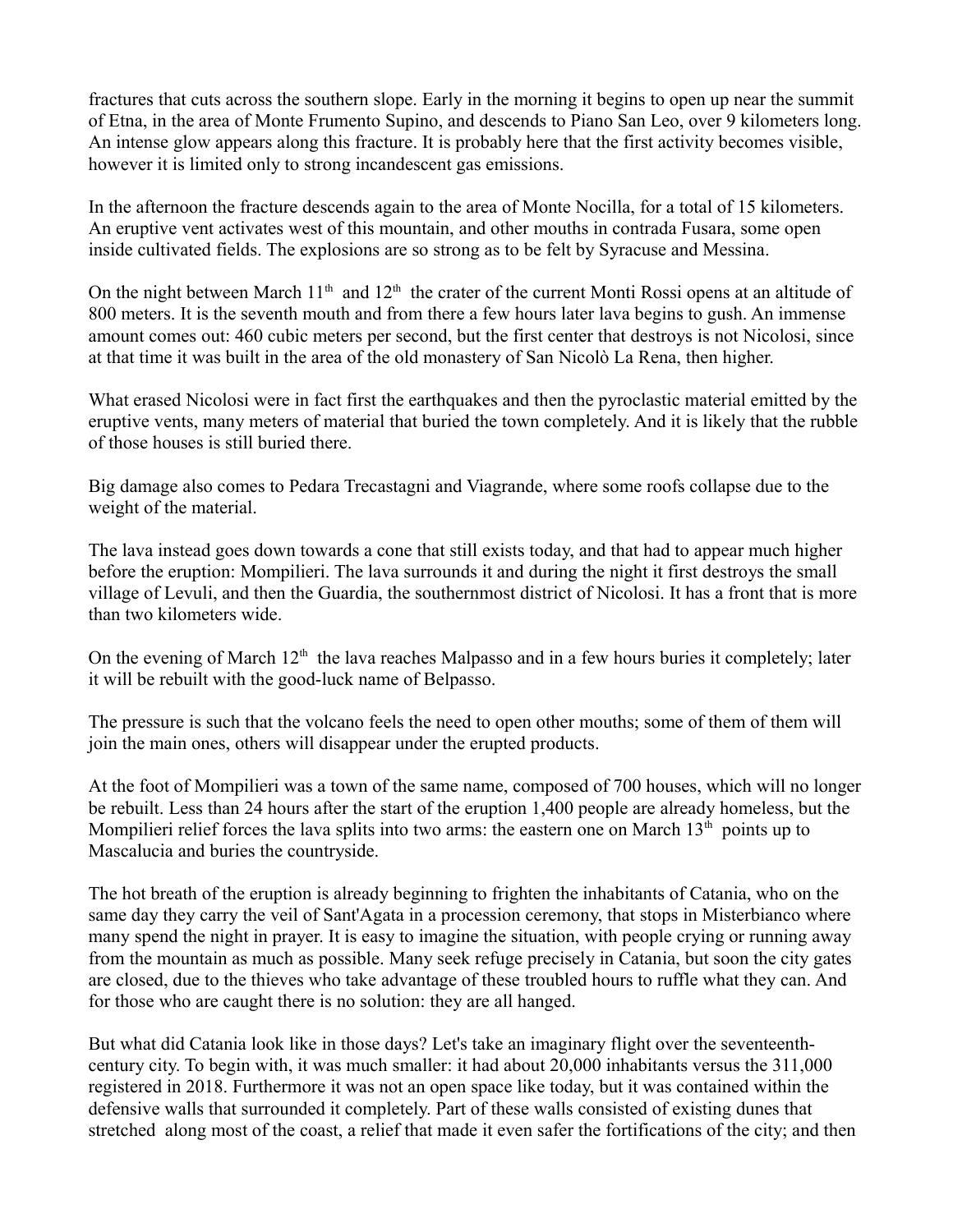there was the cathedral, with his high tower that reached 100 meters.

Let's go back to the eruption. On March  $14<sup>th</sup>$  the flow increases from the mouth of the eruption: 630 cubic meters of lava come out per second, and the lava river quickly reaches down to 450 meters of altitude, and here begins to enter the territory where there are the cultivated fields and the houses of San Pietro and Camporotondo.

We are only two days after the beginning of the eruption and two weeks after the first earthquakes, the first warnings. It makes us reflect on how much this really happened in a short time.

Between March 15<sup>th</sup> and March 17<sup>th</sup> the easternmost arm reaches the town of San Giovanni Galermo, which is partly destroyed, then splits into two big rivers and stops at an altitude of 300 meters, after traveling almost nine kilometers.

The westernmost arm between March  $17<sup>th</sup>$  and March  $18<sup>th</sup>$  reaches Valcorrente. Here it can no longer continue because it is located at the foot of some hills. It looks for the slightest slope to move forward but can't get very far. It stops, after traveling 10 km and from here on, the focus is on the central arm.

At 600 meters of altitude, due to the morphology of the area, different ramifications form that stop after a short distance, all except one, which instead is channeled towards the city of Catania.

On March  $25<sup>th</sup>$  the lava has already traveled nine kilometers from the effusive mouth but for a moment the focus is on the summit of Etna, when from the crater, which was unusually silent both during the previous period and during the lateral eruption, a strong explosion occurs, which causes the collapse of a part of the cone, probably due to activity freato-magmatic connected to the emptying of the lava duct.

Let's go back down. On March  $29<sup>th</sup>$  the flow reaches Misterbianco (4,730 inhabitants), which was further north than it is now. The lava first surrounds it and then buries it, advancing further until it reaches the southern margins of Etna, and also here the flow meets a relief, in this case it is about Monte Pò, therefore the only way to continue advancing is represented by the natural change of direction of the flow eastwards. In front of it there is Catania.

In the early days of April the flow is in the area between Nesima and San Null. In Catania the inhabitants are already preparing to leave.

On April  $4<sup>th</sup>$ , 1669, the lava reaches the Gurna of Nicito, a vast inland plain where usually rain and torrential waters gathered, forming a real lake. It was up to 8 meters deep, one kilometer wide and with a perimeter of three kilometers, which was thought it could slow the advance of the lava. But the lava begins to devour the lake 200 meters per day. According to some it takes a week to cover the entire lake, according to others the lake disappears in just six hours.

But it comes naturally for the lava flow to also intercept the course of the Amenano river, which originated from the lake, and flowed over the surface for a long stretch. The lava flow walls the river, and today it is visible only a small portion of it in the fountain called "Dell'Amenano" and inside the Villa Pacini in the center of Catania.

The rest of the river runs undergroud buried by the lava flow of 1669, and there is one impressive curiosity: some tell of how somehow the lava could heat the groundwater to such an extent that you could not drink water from the wells and springs until it cooled down.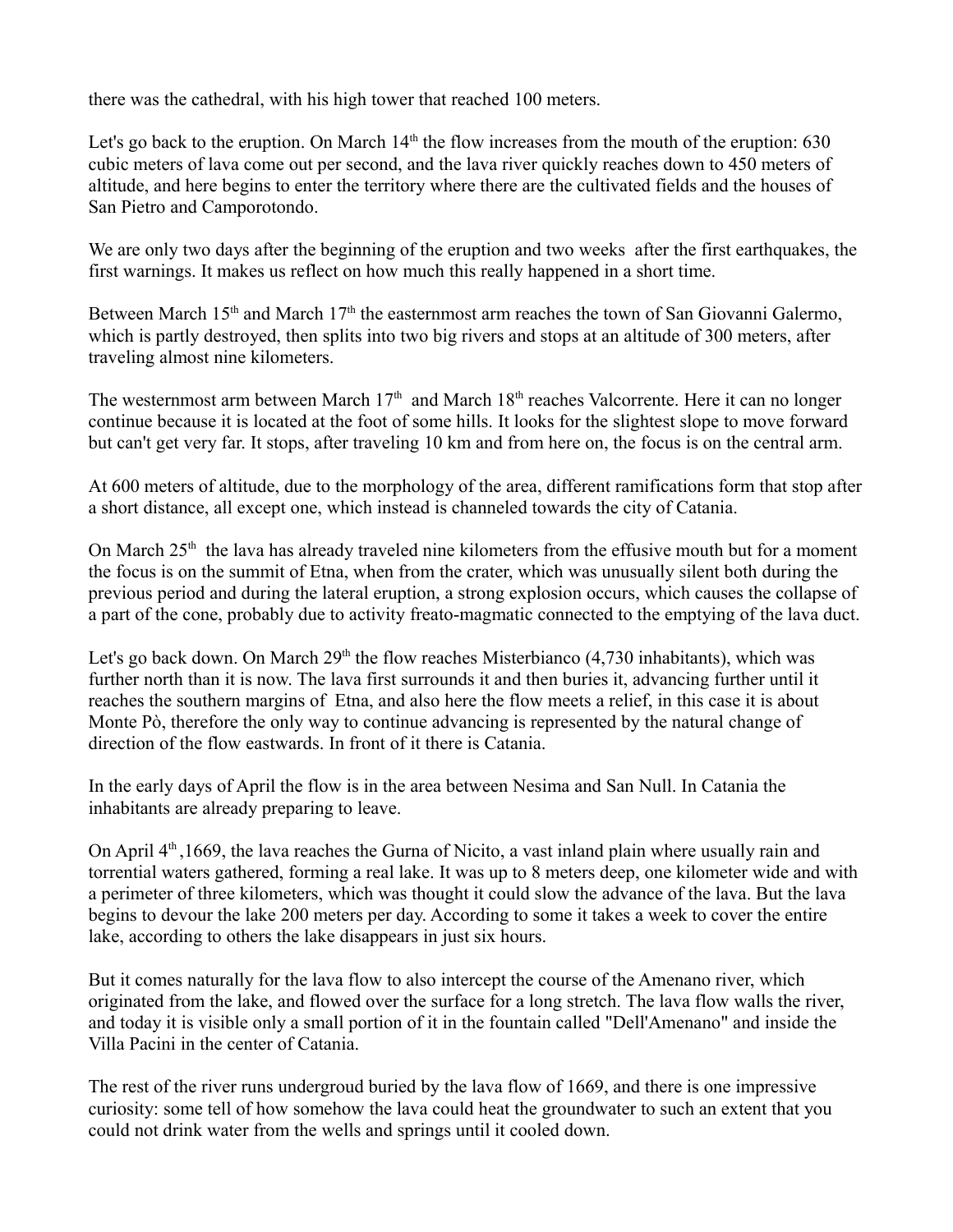At this point the flow of lava flow has already decreased a lot and it settles at 30 cubic meters per second; still this is enough for the lava to continue advancing, thanks to the lava tunnels formed during the first two weeks ot the eruption, which protect it from the air by allowing it to keep the heat needed to make long stretches of road.

On April  $16<sup>th</sup>$  it takes place the impact with the city walls, which are 12 kilometers away from the point of eruption, and the first stretch to be struck is that between the Bastione del Tindaro and the Bastione degli Infetti, a structure that was used to host cholera patients who were not allowed to enter the city.

Failing to overcome that high wall the lava is forced to flow along it and submerges the ruins of the Naumachia and the Circus Maximus, Roman buildings located just outside the walls.

Meanwhile, people are closing the access roads to the city with large boulders and prop up the walls to provide greater resistance, while the lava surrounds the walls of the Castello Ursino, which was then located near a beach.

The lava reaches the sea in the middle of the night on April  $23<sup>rd</sup>$ , 1669.

When a lava flow reaches the sea the first thing that happens is the raising of an enormous quantity of steam. Then you have to imagine the atmosphere that you had to live in the city in those days, with the lava kept out only by the walls, the fear of losing your home at any moment, and in the meantime a thick haze that envelops you, confuses you, clouds the streets ... Even the noise must have been impressive, the rocks that roll into the sea, the explosions due to the water-lava contact, there were certainly hissing sounds, like something frying, a pressure cooker ... really something scary.

Initially the lava enters the sea divided into several arms, which then join and spread out like a fan; what is called "lava delta". It hadn't happened for 500 years that the lava of Etna reached the sea; the last time it was around 1160, always in Catania, in the Ognina area.

But the lava flowing into the sea also means the addition of a new piece of coast and this lava flow added 800 more meters, for a length of one and half kilometers, in short, the size of a neighborhood; but where is that coast today? Where is today the most advanced front of that lava flow that ended up into the sea? Nothing is left. In its place there is a road: Via Domenico Tempio, which run parallet to the port.

At this point the lava flow of 1669 stopped, inside the Gulf of Catania, but of that cliff, full of both scientific and naturalistic interest, today nothing is visible.

But let's go back to the days of the eruption, where the worst is yet to come, because when the lava spreads it destroys many cultivated fields and then buries the 36 Canali Della Marina, where the waters of the Amenano had been channeled for public use.

And the situation becomes dangerous even within the city, because the lava is so embanked by the high walls; but this leads it to grow into height, until its weight wins by knocking down a part of the wall, where it had initially arrived, between the Bastione Degli Infetti and Del Tindaro for a length of 57 meters, and so on April  $30<sup>th</sup>$  the lava comes into the city and burns down the garden of the Benedictine Monastery.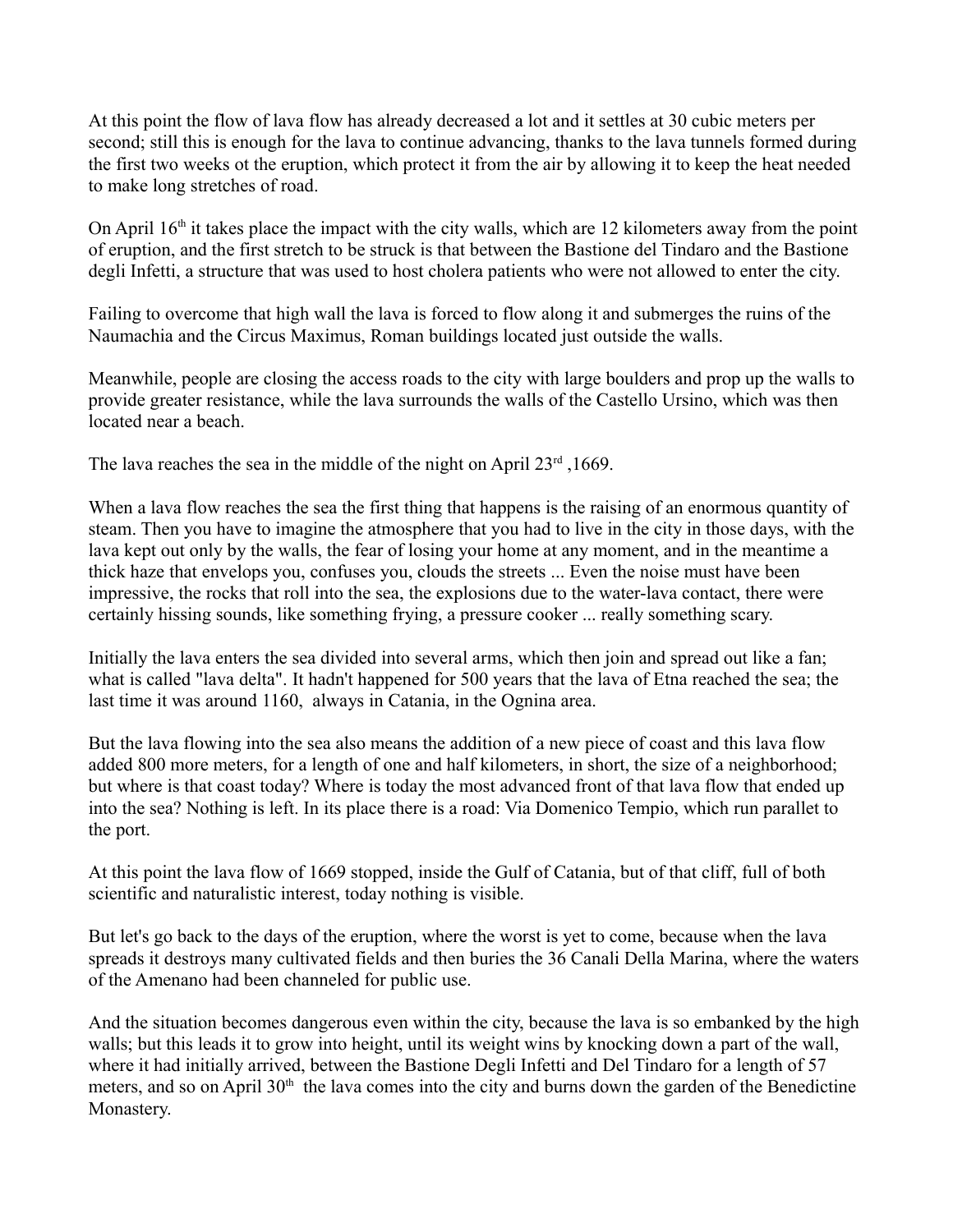In the following days it rests on the structure, which resists, then begins to destroy churches and streets along the Corso district, and it is at this point that we see how people try to react to this natural event.

They begin constructing stone embankments in front of the lava flow to try to slow down the pace, some structures are even torn down, specifically to protect more important buildings; but to enter the history of this Etna activity is the work of 200 inhabitants of Pedara, led by the governor of the country Don Diego Pappalardo: on May  $6<sup>th</sup>$  they go to near Malpasso where they attack the now cold bank of the lava trying to divert the lava flow, making it come out of its natural flowing channel; in this way the lava front could no longer advance and it would stop. An intuition that denotes a knowledge of volcanic phenomena on the part of the men of the time that today leaves us surprised. They are armed with shovels and iron picks, and try to protect themselves from the very high temperature wearing animal skins, but the heat is still such that the workers are forced to work in shifts, alternating after just a couple of shavelings.

This is one of the first documented attempts to deviate a lava flow on Etna. To have a subsequent one we will have to wait until 1983.

They almost succed, but 500 of the inhabitants of Paternò, having learned of the attempt, and frightened by the fact that the lava deviation may reach their territory, depart in the direction of the Pedaresi to stop their action. At this point though intervenes the Prince of Campofranco, who litteraly orders "do your best to save what remains of the regal city", considering Catania much more important of the other inhabited centers of Etna.

In reality this attempt will remain only a parenthesis because they are not recorded major changes in the lava flow, since the flow of the eruption decreases naturally. Even downstream, the lava that succeeds in entering the walls, in reality does not advance very much and on May 8<sup>th</sup> it stops managing to destroy just 300 homes, some church and some palaces; but nevertheless the eruption of 1669 is still remembered today as the one that destroyed Catania.

At the same time the lava attacks the walls of the Ursino Castle; it begins to ascend until it overflows inside the moat ...

It's not something that happens quickly, you have to imagine this advancing lava in streams, then it cools and a new stream arrives. The first one arrives on April 24<sup>th</sup> but to climb the wall in all its height it takes almost a month. On May  $16<sup>th</sup>$  the lava overflows into the moat near the Bastione di San Giorgio, it remains active for a couple of days and then turns itself off; on June  $7<sup>th</sup>$  a second stream arrives and fills the moat, and in two days it covers the sides of the castle up to the height of the first floor. And during all this time the Spanish garrison is still there, at the defense posts, and waits until the last moment before getting away.

On June  $26<sup>th</sup>$  comes a last wave of lava. It pours straight into the sea and its glow is so immense that from far away the whole city of Catania seems to burn. It comes out of an opening in the crater surface in the countryside area where today Cibali resides, which from the outside seemed solidified but which contained the tunnels that carried lava from the base of the Monti Rossi directly into the sea. An impressive length!

Next, the eruption energy becomes very small and no building is threatened anymore. Much of the lava that had to come out, has already done it in a huge amount. This is also demonstrated by the fact that the Central Crater suffers a new sinking, probably due to the so sudden emptying of the volcanic